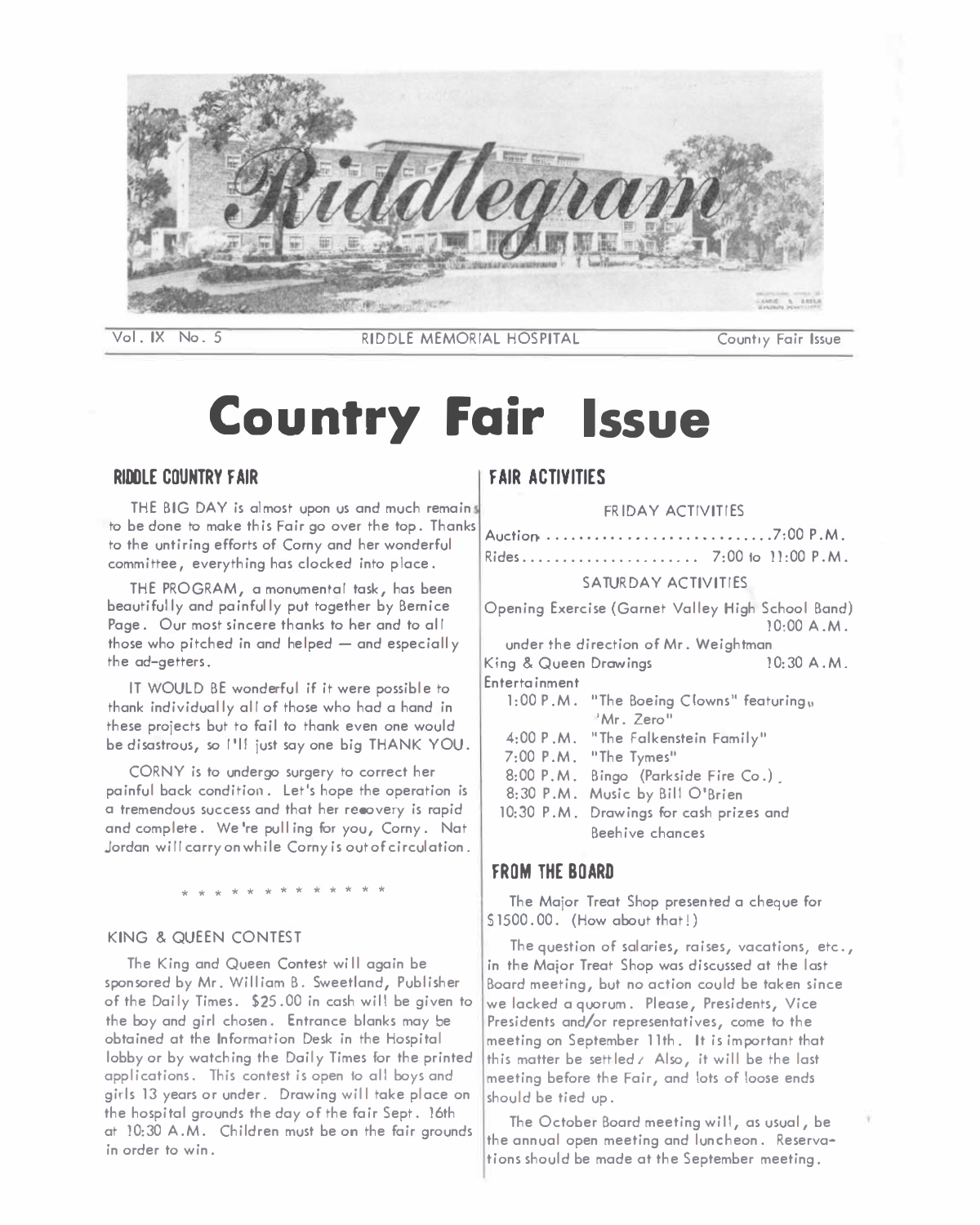

# **PENN TREATY KENNEL CLUB DOG SHOW BENEFITS RIDDLE MEMORIAL HOSPITAL**

**Shown presenting check in amount of \$2,300, proceeds of the 24th Penn Treaty Annual Dog Show, held April 30, 1967 is (right) Mrs. George Anderson, President of the Club; receiving the check for Associated Auxiliaries of the Riddle Memorial Hospital is (I eft) Mrs. Fie Ider J. Coffin, Jr., President, while Mr. Donald L. Loughlin, President of Riddle Memorial Hospital looks on. At right is Mrs. Ellis S. Bergey, Riddlewood Auxil iory Chairman; second row - Mrs. Mork H. Mull, President, Middletown Aux ii iory and Mrs. Jomes C. Stover, Chairman, Middletown Auxi liory.** 



# **PLEAS FOR COUNTRY FAIR**

**USED TOYS - blocks, books, skates, stuffed**  animals, games, old Halloween costumes, etc. Call **Elsie Buh le, LO 6-5140 for pick up or deliver to her ot 714 Hemlock Rood, Pine Ridge.** 

# **"AROUND THE WORLD" BOOTH**

**While on vocation, send or bring bock o package (value 5� - \$1.00) for the "Around the World" Booth. Moy be left ot the Riddle Memorial Hospital Reception Desk or ot Volunteer office marked**  "Around the World", or call LO 6-3979 for pick up.

# **BOOK BOOTH**

**Paperback or Hardback books ore desperately needed for the Book Booth. Notional Geographies or Readers Digest would also be greatly appreciated. They con be left ot the hospital with Edie Shoemaker or for pick up coll Mory Mallon, 565-0035.** 

**Books con also be brought to the Merry Token Shop or coll Mrs. Milligan, MA 6-9969 and she will pick them up.** 

# **COUNTRY STORE BOOTH**

**The Country Store Booth will operate os o unit but in deportments. Fresh fruit and Vegetobl es, ice cold cider, gropes, peoches, etc. Perishables sharp cheese, home mode bread - Irish bread, Dutch**  breat, nut bread, orange bread, apricot bread, etc. **(We would I ike donations of plain home mode bread) Foney candles decorated with Italian artificial fruit, kitchen gadgets, pot holders, nylon scrubs, dish towels, aprons, etc. Wowo Dairy milk, chocolate .milk, bocon, eggs, cottage cheese, etc.** 

**Labels should hove price requested and name of maker on label .** 

**Penny candy in old fashion jars.** 

**PARIS FLEA MARKET (Attic Shop)** 

**Need:** 

**"Good" Treasures - Kitchenware, Jewelry, Linens, Lamps, Handbags, and the like!** 

## **CHANCE BOOTH**

**\$2,000 \$500** 

**\$200** 

**We realize you ore deluged, For donations - some smol I, some huge, But we only ask o little For Deor Old Riddle! !** 

**So come on Gals!! Sell, Sell, Sell. This con carry the Fair in case we ore rained out.**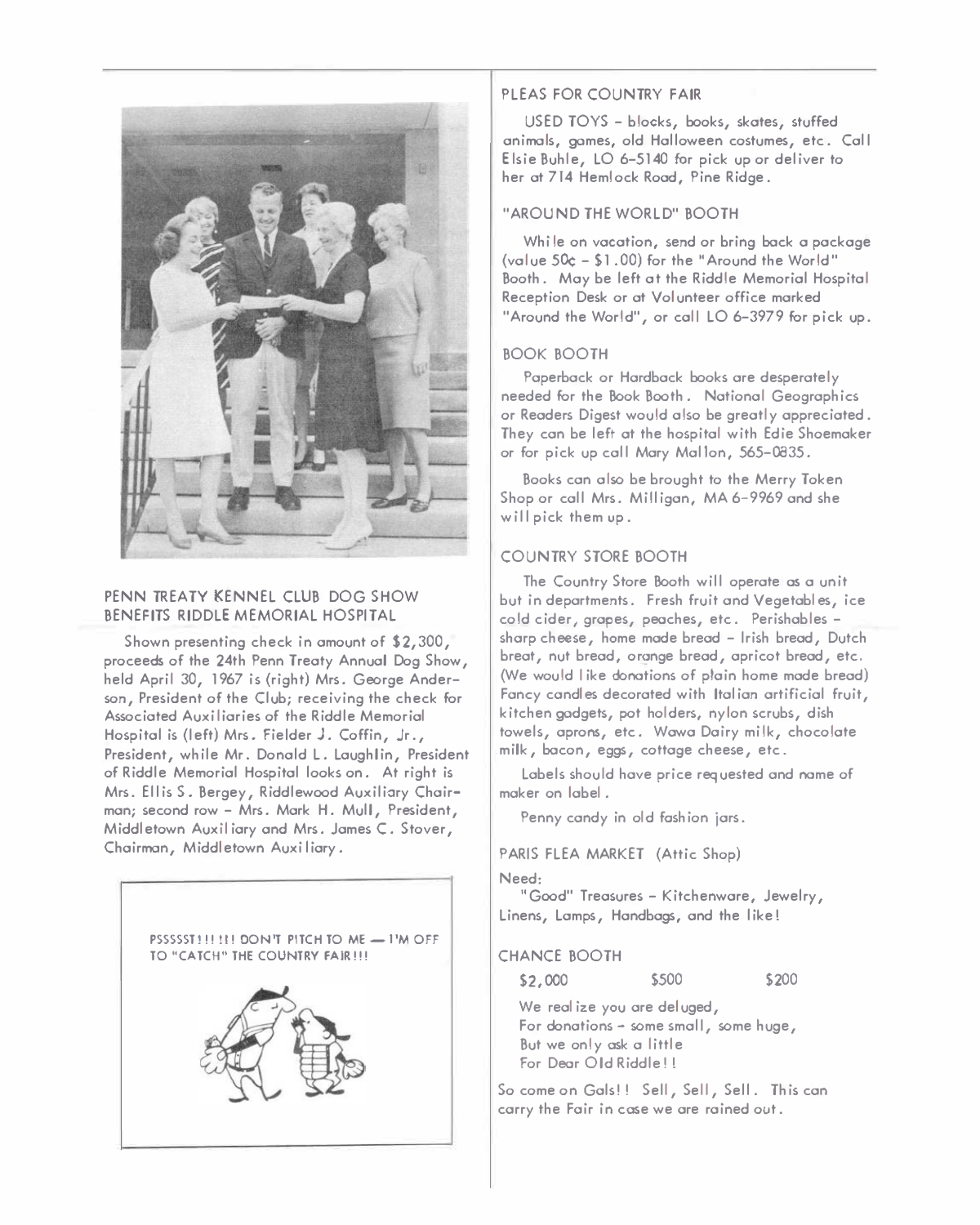#### **1NTIQUE AUCTION**

**The Swarthmore Auxiliary is seeking donations for he antique auction. We need saleable items such s furniture, chino, glassware, pictures, mirrors, ric a brae, etc. They need not be genuine ntiques.** 

**If you ore moving, redecorating, sorting or utting down, remember us.** 

**Dig, dig, gals, there must be something about 1ot you ore sick-sick of. Maybe something you 1herited from your mother-in-low?** 

**We will arrange to pick up items at your conenience. Please coll Gladys Boller, Kl 3-7430 or �il dred Bingham, Kl 3-5606.** 

#### **,ARDEN BOOTH**

**Any live house plants: begonias, African violets, tc.** 

**Bulbs: daffodils, tulips, etc. Shrubs: trees** 

**:all Eileen Cromer at LO 6-2502. We will pick up ny time, any place.** 

#### **:AKE BOOTH**

**Do you hove your baked goods for the Fair lined p yet? Don't put it off. Your auxiliary gets credit >r everything you bring. Remember the Coke ooth always run out of goods before closing time. ·'s a shame not to make ful I use of th is money ,oker.** 

**Cokes, pies, cookies (brownies, particularly), upcokes, breads needed! !** 

**The Coke Booth wi II also be open on Fri . night.** 

**New item this year - Cook Book for sole at the :,oth. 50c; copy - Middletown's favorite recipes :okes, pies, etc.)** 

**All baked goods should be placed on a disposable ·oy such as cardboard and covered with plastic wrap nd description of item - indicate if packaged mix.** 

\* \* \* \* \* \* \* \* \* \* \*

#### *iOOMS* **- HOLIDAY INN**

**Rooms may be rented for individual auxiliary use lt the Hal idoy Inn. Mr. Hughes is giving us a**  special price of \$10.00 for the day and evening. **fhis is such on advantage for you gals who hove to :,e at the fair the entire day. Coll now for your ·eservotions.** 

# **TIDI***N***G***S*

**We, of Middletown Auxiliary, ore happy to know, that our former treasurer and champion chance**  seller, Mrs. Meta Spier, is now home recuperating.

**Soro (Solly) Smith, daughter of Mrs. Fronk P. (Mory) Smith, Bowling Green Auxiliary, a recent graduate of Chester County Hospital School of Nursing, hos been accepted as General Stoff Nurse in Maternity at R.M.H.** 

\* \* \* \* \* \* \*

**Corny Burckhordt, Country Fair Chairman, is doing very well ofter bock surgery. (Who soys running the fair isn't bock-breaking!) But don't worry, knowing Comy, she 'II be there the day of the fair.** 

\* \* \* \* \* \* \*

#### **"THE CHOPPER"**

**Helicopter rides hove been brought bock by popular demand. The "Chopper" wi II fly Saturday from 1 to 4 P .M. Advanced tickets may be obtained**  at the Information **Booth Friday evening and Saturday morning. Get your tickets early so you con be sure you'll "see the fair from the air."** 

#### **TROPHY GIVEN TO CANDYSTRIPER**

**Another first for Riddle! The condystriper of the year wil I be awarded a trophy, donated by' Station WEEZ, at 3:00 P.M., Saturday on the fair grounds. This Condystriper will be chosen for her many hours in the service of R.M.H. This will be on annual award so come on girls, if you're logging - get those hours up! We wish to toke this opportunity to thank WEEZ for recognition of our wonderful teenagers.** 

# \*\*\*\*\*\*\*

**HAVE YOU CHECKED YOUR ATTIC LATELY??** 

**KEEP LOOKING - WE NEED YOUR "ANTIQUES"** 

**DON'T DISCARD YOUR ELEGANT JUNK - TRY THE RIDDLE AUCTION.**